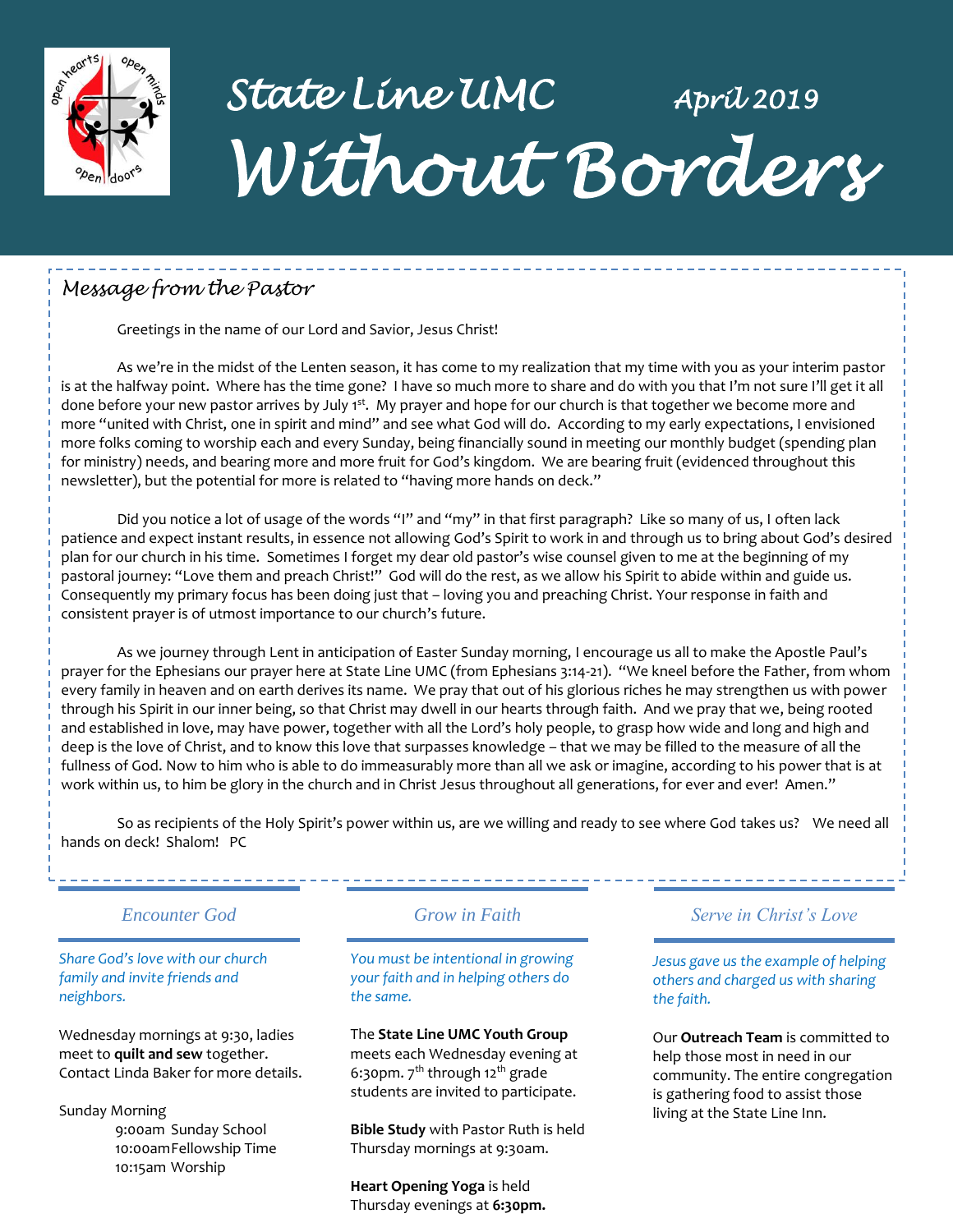### *Our Mission To make new disciples of Jesus Christ*

*Our Vision To invite and reach out to our neighbors to encounter God, grow in faith and serve in Christ's love*

#### **Worship Service Volunteers**

#### **Church Calendar**

#### April 7<sup>th</sup>



Worship Assistant: Matt Ellis Acolyte: Hunter T. Greeters: Alicia E. & Rob S. Nursery: Tabitha H. & Gwenelle T. Tech Booth: Jonathan

April 14<sup>th</sup>



Worship Assistant: Ellen Avey Acolyte: Cheyenne Greeters: John C. & Angie B. Nursery: Julia S. & Dixie E. Tech Booth: Jonathan

April 21st

Worship Assistant: Keric Ellis Acolyte: Hunter T. Greeters: Sherrill C. & Matt E. Nursery: Christy G. & Hillary G. Tech Booth: Jonathan

April 28th

Worship Assistant: Matt Ellis Acolyte: Cheyenne Greeters: Darlene H. & Curtis B. Nursery: Tabitha H. & Gwenelle T. Tech Booth: Jonathan



17 Alicia & Justin Eby

22 Rodger & Ellen Kennedy



- 5 Rodger Kennedy
- 6 Sherrill Courtney
- 7 Michelle Scheide
- 8 Kate Fiery
- 12 Linda Baker
- 14 Hunter Rhoe
- 14 Hayden Rhoe
- 17 Robbie Gregory Jr
- 17 Gary Baer
- 22 Judy Ellis
- 29 Margaret Davis

April 3rd 9:30AM – Women meet to quilt 6:00PM – Youth Group 8:30PM – Praise Band Practice April 4<sup>th</sup> 9:30AM – Bible Study with Pastor Ruth 6:30PM – Heart Opening Yoga April 6<sup>th</sup> 9:00AM – Women's Prayer Meeting April 10<sup>th</sup> 9:30AM Women meet to quilt 6:30PM – Youth Group 8:30PM – Praise Band Practice April 11<sup>th</sup> 9:30AM – Bible Study with Pastor Ruth 6:30PM – Heart Opening Yoga April 16<sup>th</sup> 6:30PM – Leadership Team Meeting April 17<sup>th</sup> 9:30AM Women meet to quilt 6:30PM – Youth Group 8:30PM – Praise Band Practice April 18<sup>th</sup> 9:30AM – Bible Study with Pastor Ruth

6:30PM – Heart Opening Yoga 7:00PM – Maundy Thursday Service

April 19<sup>th</sup> 9:00AM – Good Friday Service & Breakfast April 21st Easter Sunday! April 24<sup>th</sup> 9:30AM Women meet to quilt 6:00PM – Outreach Team Pack and Deliver food 6:30PM – Youth Group 8:30PM – Praise Band Practice April 25<sup>th</sup> 9:30AM – Bible Study with Pastor Ruth 6:30PM – Heart Opening Yoga

#### Mary's Easter Season Office Hours

Monday, April 15<sup>th</sup> - 9:00AM-2:00PM

Friday, April  $26^{th}$  – 9:00AM-2:00PM



HALFWAY THROUGH PHILIPPIANS 2,<br>REVERAND PAUL MATTHEWS REALIZED<br>HE WAS PREACHING TO THE CHOIR.

#### OUR CALENDAR IS UPDATED WITH TO-THE-MINUTE CHANGES. VISIT [WWW.STATELINEUMC.COM](http://www.statelineumc.com/)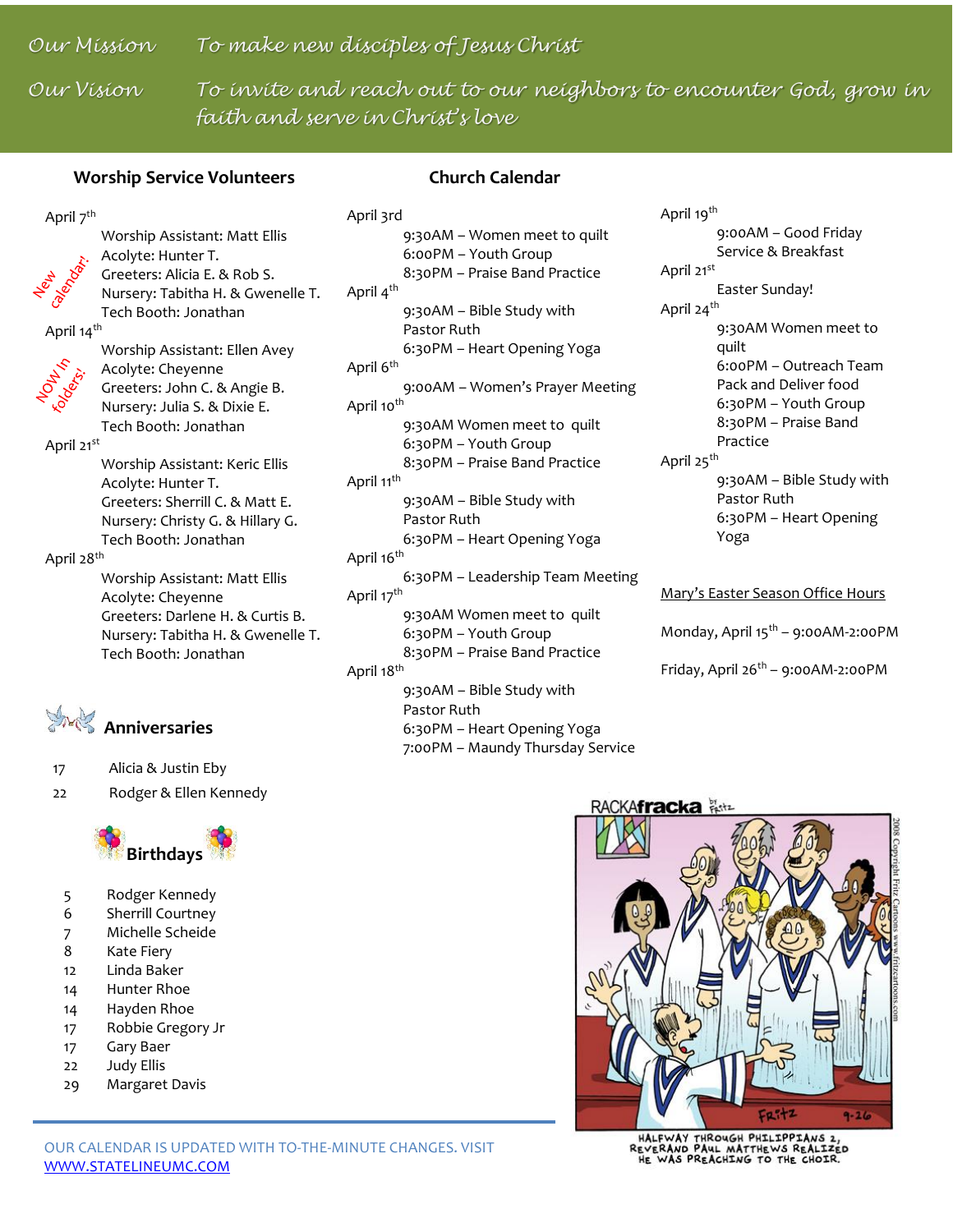# For Fellowship & Commu



#### **Outreach Ministry**

The Outreach Team had a meeting on March 20<sup>th</sup>. MANY plans were discussed to keep our church actively reaching out to our community. It's never too late to join the team – and you are always encouraged to participate in any of the efforts.

- $\div$  4/17/19 Fill Easter Eggs for the Community Egg Hunt
- $\div$  4/20/19 Help hide Easter Eggs at the Ruritan Park
- $\div$  6/12/19 Cookout at the State Line Inn Everyone is welcome to come, help, eat with and get to know the families living in the Inn.
- $\div$  8/--/19 Back to School Breakfast We will be inviting children from the State Line Inn to join us.
- $\cdot$  11/17/19 Community Free Thanksgiving Meal in the fellowship hall.
- Continue with monthly bags of food to support the struggling families at the State Line Inn.
- \* LOTS more projects in the works!

Next Meeting – Wednesday, May  $15<sup>th</sup>$  at 6:00pm – EVERYONE is welcome and encouraged to attend!

#### **MINISTRY MATTERS**

What's happening through ministry efforts these days? Glad you asked! Here's the answer:

**CHILDREN'S MINISTRY** follows *Bible Life* curriculum with weekly lesson and Bible study, memory verse, prayer, and kidfriendly activities to reinforce the truths learned. Some recently used hands-on methods include retelling of the day's story by blowing a ping pong ball from one student to another as each learner tells a part of the story, and unscrambling Bible verses written on cards or stacking cups. Sounds like teachers know what kids like AND what they need to learn to grow in their faith!

**OUTREACH TEAM** welcomed three more folks at their recent meeting. Ideas a-plenty are in the works for ways to interact with our neighbors in the community. April's big event is the egg hunt - help fill eggs on the 17th/ fill some on your own/bring to church and/or help drop eggs on the 20th. A June cook-out for folks at the inn, help with the Back-to-School Breakfast, and the Thanksgiving meal are in the long-range plans. The team applauds those who faithfully give food items for the monthly grocery deliveries. It indeed 'takes a church' to make this happen.



**YOUTH TEAM** keeps our teens involved with weekly meetings that include learning adventures, creative activities, and music. They meet each week to learn and grow in the teaching of the Bible with a different leader from week to week. The group recently visited church members unable to attend church, enjoying fellowship time and getting to know these 'mature' members of our congregation. This inter-generational activity included delivery of a goody bag to each one visited. At the last meeting, the group painted crosses

on canvas and managed not to get paint all over themselves.

PLEASE continue to pray for our ministry leaders, their efforts, and those touched by their endeavors. There are many great things happening through them. If not actively involved in the ministries, prayerfully consider how your gifts and graces can be put into use. God can do great things through us!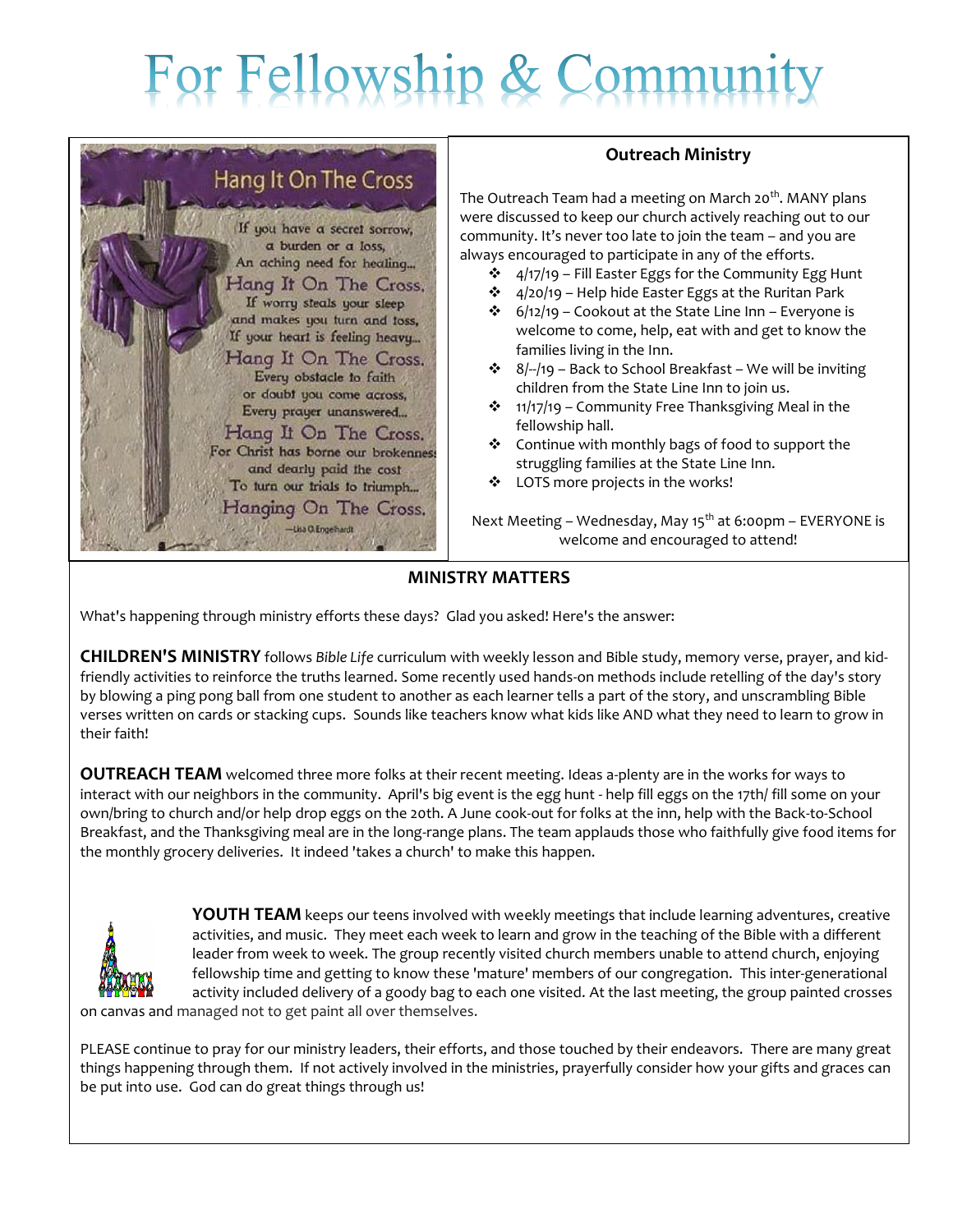

Join us each Wednesday in April at noon as we surround Mission Central with prayer. We have a different prayer request each week, with a "Prayer Walk" at Mission Central on Wednesday, May 1, at noon.

## — Week 1 (April 3) —————

Pray for funding for the daily operation costs at Mission Central and that more and more people will be able to experience God's glory at work as we begin to operate under our own 501(c)(3) designation.

## — Week 2 (April 10) ————

Pray for the facilities, that we will be able to properly maintain this amazing warehouse that God has provided.

## - Week 3 (April 17) ———————

Pray for the many missions of Mission Central - the people and places we currently serve and those whom we still need to reach... locally, nationally and globally.

## —— Week 4 (April 24) ——————

Pray for Mission Central Board of Directors, staff, volunteers and the Mission Central HUBs, that all may continue their important work in support of Mission Central.

## $-$  Week 5 (May 1)  $-$

Join us at Mission Central for a prayer walk / vigil in the warehouse at noon.

Mission Central, 5 Pleasant View Drive, Mechanicsburg, PA 17050 717-766-1533 www.missioncentral.org